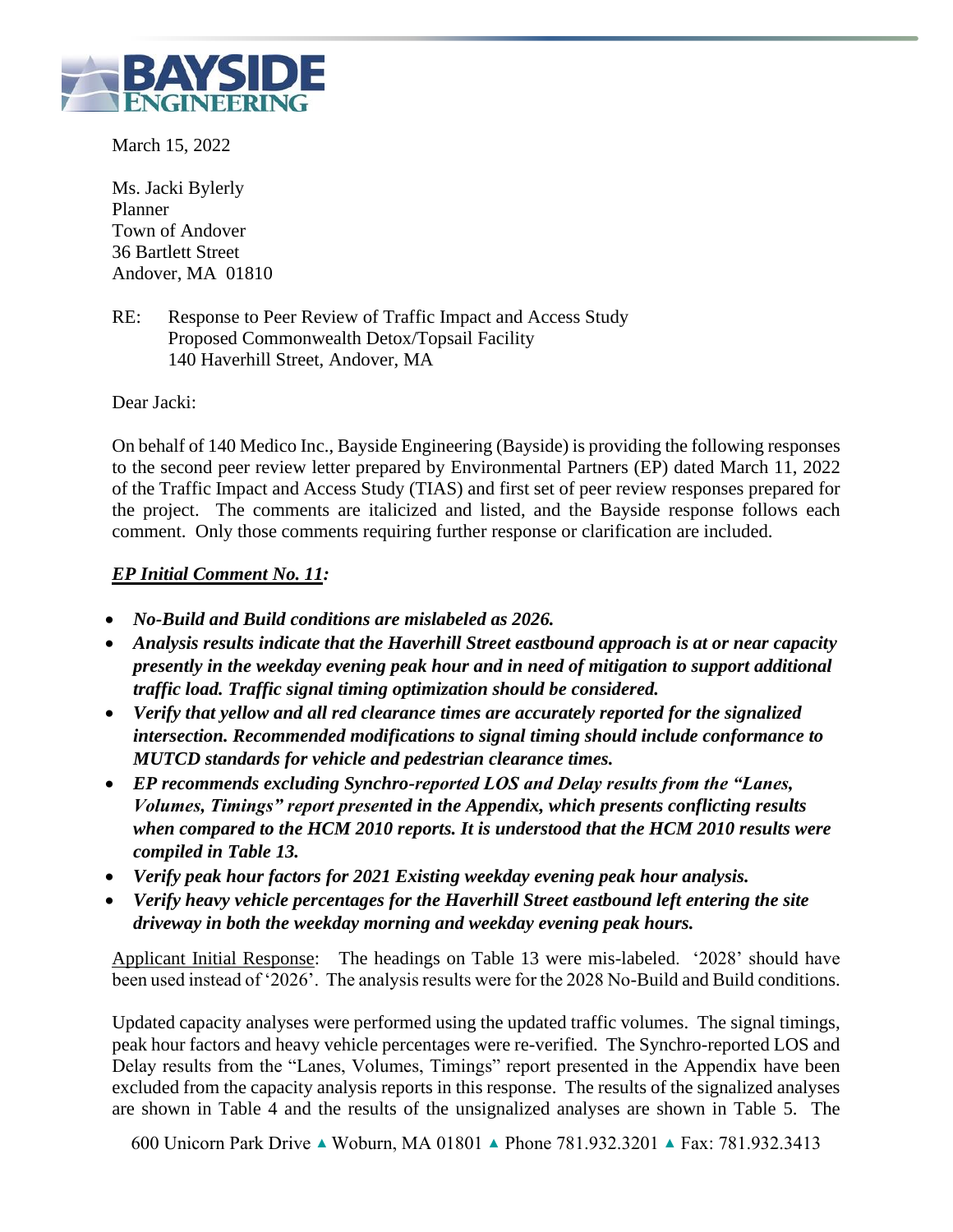capacity analysis reports are included in the Appendix.

The updated analysis results indicate that the Haverhill Street eastbound approach is near, but below capacity presently during the weekday evening peak hour. Under future No-Build and Build conditions, this approach will continue to be below capacity presently during the weekday evening peak hour. The addition of the site generated traffic has minimal impact on this approach.

Bayside concurs that traffic signal timing optimization should be considered. This should be considered now by the Town of Andover as it is dictated by current traffic conditions.

#### **TABLE 4 SIGNALIZED LEVEL-OF-SERVICE SUMMARY HAVERHILL STREET AND HIGH STREET**

|                      |         | 2021 Existing      |                  |                    |                          | 2028 No-Build |               | 2028 Build        |                                                     |       |               |              |
|----------------------|---------|--------------------|------------------|--------------------|--------------------------|---------------|---------------|-------------------|-----------------------------------------------------|-------|---------------|--------------|
| Peak Hour/Lane Group | $V/C^a$ | Delay <sup>b</sup> | LOS <sup>c</sup> | Queue <sup>d</sup> | V/C                      | Delay         | LOS           | <b>Oueue</b>      | V/C                                                 | Delay | LOS           | <b>Oueue</b> |
| Weekday Morning      |         |                    |                  |                    |                          |               |               |                   |                                                     |       |               |              |
| Eastbound Lt/Th/Rt   | 0.62    | 13.6               | B                | 178/287            | 0.65                     | 14.4          | B             | 198/321           | 0.65                                                | 14.4  | B             | 198/321      |
| Westbound Lt/Th/Rt   | 0.53    | 12.0               | B                | 142/233            | 0.56                     | 12.5          | B             | 153/253           | 0.57                                                | 12.6  | B             | 154/255      |
| Northbound Lt/Th/Rt  | 0.34    | 22.7               | C                | 51/92              | 0.35                     | 22.9          | C             | 53/94             | 0.37                                                | 23.1  | C             | 55/98        |
| Southbound Lt/Th/Rt  | 0.51    | 25.8               | C                | 86/134             | 0.53                     | 26.2          | C             | 90/139            | 0.53                                                | 26.2  | C             | 90/139       |
| <b>Overall</b>       | $-\, -$ | 16.1               | B                | $\qquad \qquad -$  | $\overline{\phantom{m}}$ | 16.6          | B             | $\qquad \qquad -$ | $\hspace{0.05cm} -\hspace{0.05cm} -\hspace{0.05cm}$ | 16.7  | B             | $- -$        |
| Weekday Evening      |         |                    |                  |                    |                          |               |               |                   |                                                     |       |               |              |
| Eastbound Lt/Th/Rt   | 0.80    | 20.4               | C                | 258/502            | 0.89                     | 28.1          | $\mathcal{C}$ | 302/559           | 0.89                                                | 28.8  | $\mathcal{C}$ | 307/564      |
| Westbound Lt/Th/Rt   | 0.64    | 14.1               | B                | 183/275            | 0.71                     | 15.9          | B             | 201/304           | 0.71                                                | 16.0  | B             | 202/305      |
| Northbound Lt/Th/Rt  | 0.54    | 26.3               | C                | 107/185            | 0.56                     | 26.8          | C             | 112/193           | 0.56                                                | 26.8  | $\mathcal{C}$ | 112/193      |
| Southbound Lt/Th/Rt  | 0.64    | 28.9               | C                | 120/189            | 0.67                     | 30.0          | C             | 128/222           | 0.69                                                | 30.8  | C             | 134/236      |
| <b>Overall</b>       | $- -$   | 20.7               | C                | $- -$              | $\qquad \qquad -$        | 24.3          | C             | --                | $- -$                                               | 24.8  | $\mathbf C$   | $- -$        |

<sup>a</sup>Maximum volume-to-capacity ratio.

<sup>b</sup>Delay in seconds per vehicle.

<sup>c</sup>Level of service.

 $d$ Average Queue (ft)/95<sup>th</sup> %tile Queue (ft)

 $Lt = Left$ ; Th = Through;  $Rt = Right$ .

#### *EP Supplemental Response 3/11/2022:*

*Clarification provided; updated materials have been reviewed and are acceptable. EP notes that revisions in adjustment factors addressed through comments 2 and 3 result in reductions in future volumes, resulting in improved LOS and delay when compared to the summary table in the initial TIAS.* 

*EP recommends that the Applicant provide analysis for traffic signal optimization to be considered by the Town.*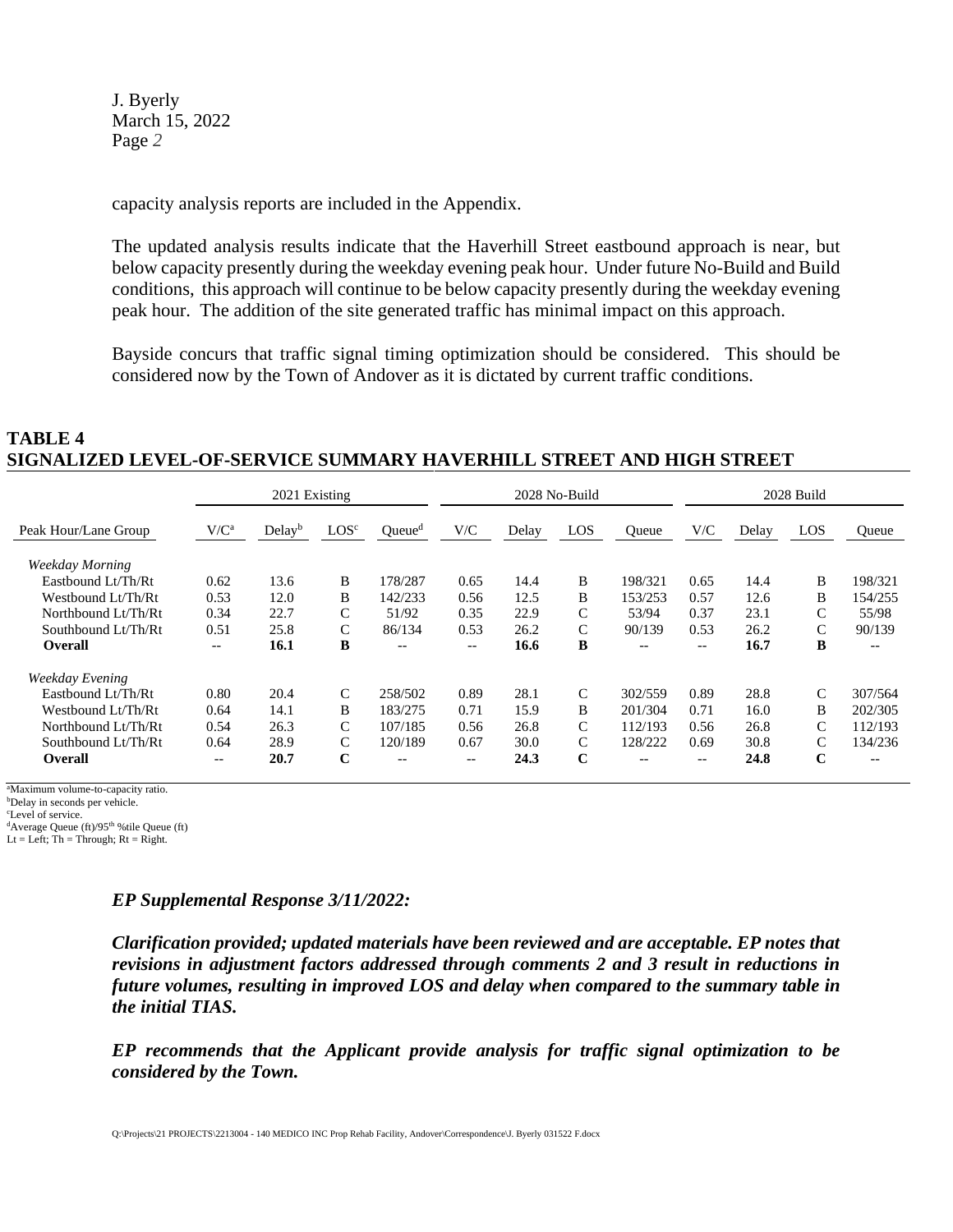Applicant Response: Additional intersection capacity analyses were performed to identify the optimal signal timing to be considered by the Town for the weekday morning and weekday evening peak hours. The results are summarized in Table 4A, and the capacity analysis worksheets are attached.

## **TABLE 4A SIGNALIZED LEVEL-OF-SERVICE SUMMARY HAVERHILL STREET AND HIGH STREET – OPTIMAL TIMING**

|                      | 2028 No-Build |                    |                  |                    |       | 2028 Build |               | $2028$ Build – Optimal Timing |       |       |             |         |
|----------------------|---------------|--------------------|------------------|--------------------|-------|------------|---------------|-------------------------------|-------|-------|-------------|---------|
| Peak Hour/Lane Group | $V/C^a$       | Delay <sup>b</sup> | LOS <sup>c</sup> | Queue <sup>d</sup> | V/C   | Delay      | LOS           | Oueue                         | V/C   | Delay | LOS         | Oueue   |
| Weekday Morning      |               |                    |                  |                    |       |            |               |                               |       |       |             |         |
| Eastbound Lt/Th/Rt   | 0.65          | 14.4               | B                | 198/321            | 0.65  | 14.4       | B             | 198/321                       | 0.67  | 14.4  | B           | 182/306 |
| Westbound Lt/Th/Rt   | 0.56          | 12.5               | B                | 153/253            | 0.57  | 12.6       | B             | 154/255                       | 0.58  | 12.4  | B           | 142/243 |
| Northbound Lt/Th/Rt  | 0.35          | 22.9               | $\mathcal{C}$    | 53/94              | 0.37  | 23.1       | C             | 55/98                         | 0.36  | 20.9  | C           | 48/89   |
| Southbound Lt/Th/Rt  | 0.53          | 26.2               | C                | 90/139             | 0.53  | 26.2       | C             | 90/139                        | 0.52  | 23.9  | C           | 78/125  |
| <b>Overall</b>       | $- -$         | 16.6               | B                | $- -$              | $- -$ | 16.7       | B             | $- -$                         | $- -$ | 16.0  | B           | $- -$   |
| Weekday Evening      |               |                    |                  |                    |       |            |               |                               |       |       |             |         |
| Eastbound Lt/Th/Rt   | 0.89          | 28.1               | C                | 302/559            | 0.89  | 28.8       | $\mathcal{C}$ | 307/564                       | 0.85  | 24.0  | C           | 316/586 |
| Westbound Lt/Th/Rt   | 0.71          | 15.9               | <sub>B</sub>     | 201/304            | 0.71  | 16.0       | B             | 202/305                       | 0.67  | 14.4  | B           | 210/308 |
| Northbound Lt/Th/Rt  | 0.56          | 26.8               | C                | 112/193            | 0.56  | 26.8       | C             | 112/193                       | 0.61  | 31.5  | C           | 131/221 |
| Southbound Lt/Th/Rt  | 0.67          | 30.0               | $\mathcal{C}$    | 128/222            | 0.69  | 30.8       | $\mathcal{C}$ | 134/236                       | 0.74  | 37.5  | D           | 159/277 |
| Overall              | $- -$         | 24.3               | $\mathbf C$      | $- -$              | --    | 24.8       | $\mathbf C$   | --                            | $- -$ | 24.4  | $\mathbf C$ | $- -$   |

<sup>a</sup>Maximum volume-to-capacity ratio.

<sup>b</sup>Delay in seconds per vehicle.

<sup>c</sup>Level of service.

 $d$ Average Queue (ft)/95<sup>th</sup> %tile Queue (ft)

 $Lt = Left$ ; Th = Through;  $Rt = Right$ .

Comparing the resulting levels-of-service with the optimal signal timing shows that there is a small overall improvement in the calculated delay by using the optimal timing compared to the current timing.

#### *EP Initial Comment No. 12:*

- *Parking assumptions for the Topsail facility assume 10 patients drive themselves, while trip generation and distribution estimates assumed 20 patients drive themselves. It should be noted that the worst case is stated where all patients drive themselves, and that proposed parking supply exceeds this worst case demand of 52 parking spaces.*
- *The stated parking supply for the Commonwealth Detox and Topsail facilities are based on lot lines as shown on the site plans and include splitting the parking area to the west of the Haverhill Street site drive. Although these spaces are more directly adjacent to the Commonwealth Detox facility, 25 of the spaces in the area are counted towards*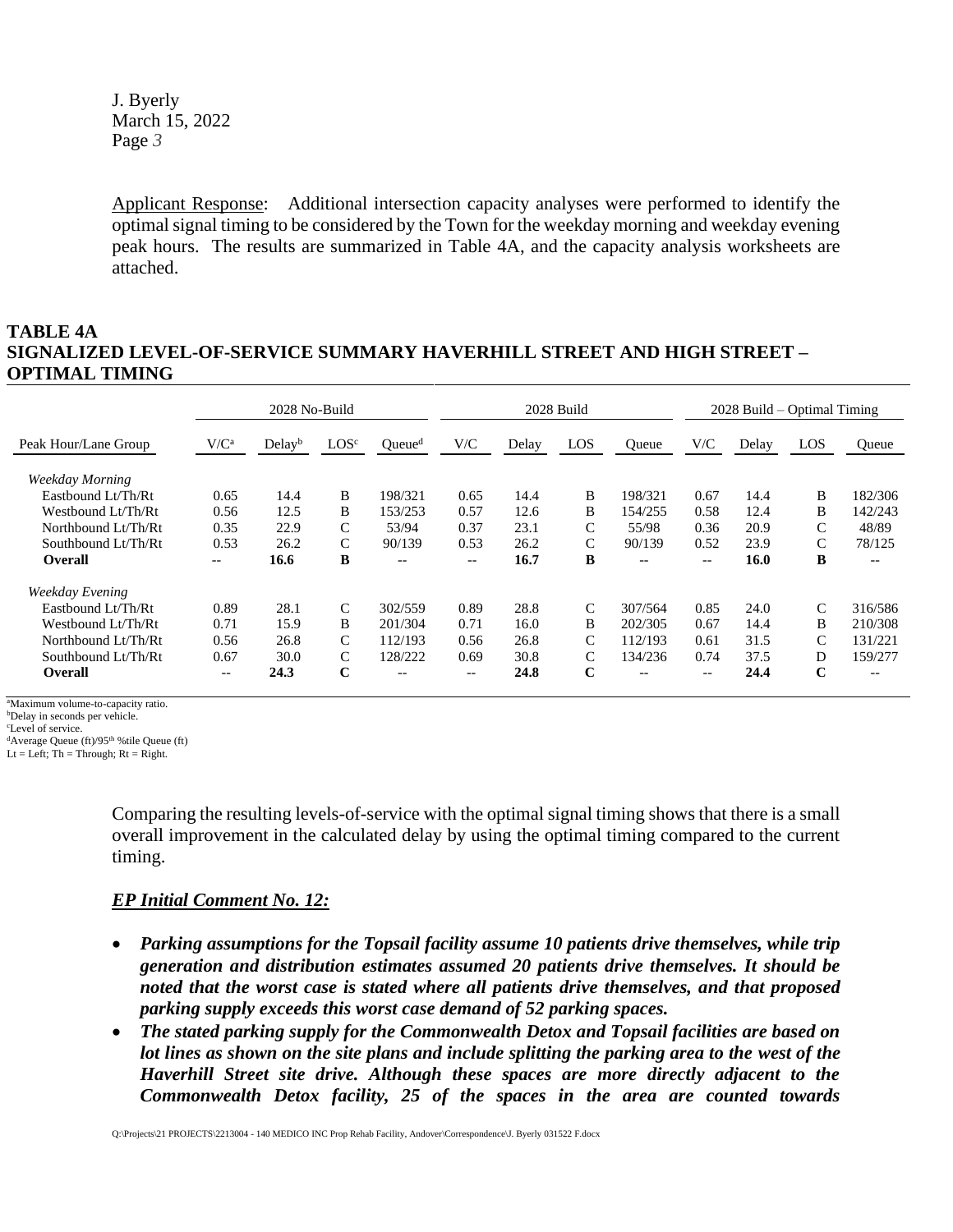> *Commonwealth Detox, while 31 are counted towards Topsail, in addition to the 44 spaces more directly adjacent to the proposed Topsail facility. While both individual facilities have a parking supply which exceeds expected demand, the Applicant should confirm that all parking spaces on site will be available to staff, patients, and visitors to either facility.*

- *One additional accessible space is required for the Topsail facility to meet the requirements of 521 CMR. EP recommends designating all three spaces along the east side of the building as accessible.*
- *The Zoning Bylaws include a requirement of four parking spaces for each "doctor or dentist". While the parking table in the site plans identifies five doctors per site in their parking space calculations, it is unclear how this correlates to the staff list provided in the TIAS.*
- *The Zoning Bylaws require "an adequate number" of off-street loading areas for any use which may be served by delivery vehicles. The TIAS includes a description of expected deliveries for linens, food items, and other medical deliveries or pickups for the Commonwealth Detox facility. The site plans should identify the loading area, as well as the trash pick up area.*
- *A loading area should similarly be identified on the plan if deliveries are expected for the Topsail facility.*

Applicant Initial Response: Bayside concurs that the worst case parking demand (if all patients drove to the Topsail facility is 52 parking spaces. Seventy-five (75) spaces have been provided.

Both individual facilities have a parking supply which exceeds expected demand. One hundred and fifty-three (153) total spaces are provided and all parking spaces on site are available to staff, patients, and visitors to either facility.

One additional accessible space will be provided for the Topsail facility to meet the requirements of 521 CMR.

The Andover Zoning Bylaws do include a requirement of four (4) parking spaces for each "doctor or dentist". The parking table on the Site Plans was prepared and attempted to 'meld' the Bylaws with the proposed use in the parking space calculations. This assessment was performed as there are several small offices on the second floor. This does not correlate with the staff list provided in the TIAS.

There is a loading area for the Commonwealth Detox facility near the northwest corner of the proposed building. A note will be added to the Site Plans designating this area. The dumpsters are also located within this area.

A loading area has not been provided for the Topsail building as they will not be getting any large deliveries. The Topsail building will use the dumpsters at the Commonwealth Detox building.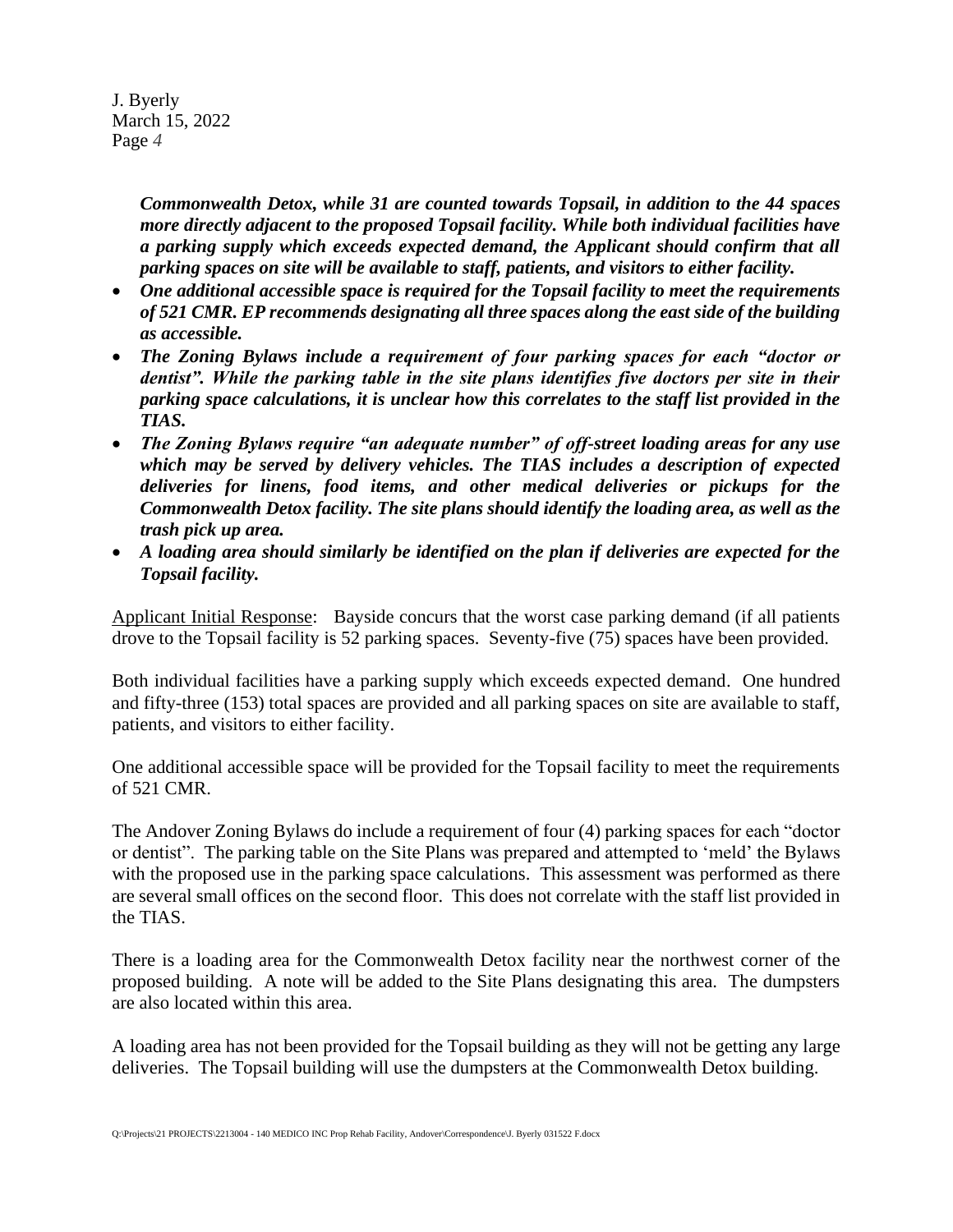*EP Response 3/11/2022:*

*Information provided; EP recommends verification by the Town of site plan modifications as part of site plan approval.* 

*EP requests clarification of the response related to parking space calculations, stating that "there are several small offices on the second floor". It is unclear if this use is supplemental to or in addition to the proposed use.*

Applicant Response: The sight lines have been added to the Site Plans.

The offices on the second floor are not for external use. These offices are designed to be able to accommodate private 'one on one' counseling sessions within the facility.

Please do not hesitate to contact me if you have any questions or require additional information.

Sincerely,

BAYSIDE ENGINEERING, INC.

Kenneth P. Cram, P.E. Director, Traffic Engineering

cc: P. Kneeland M. Bobrowski, Esq. B. Osgood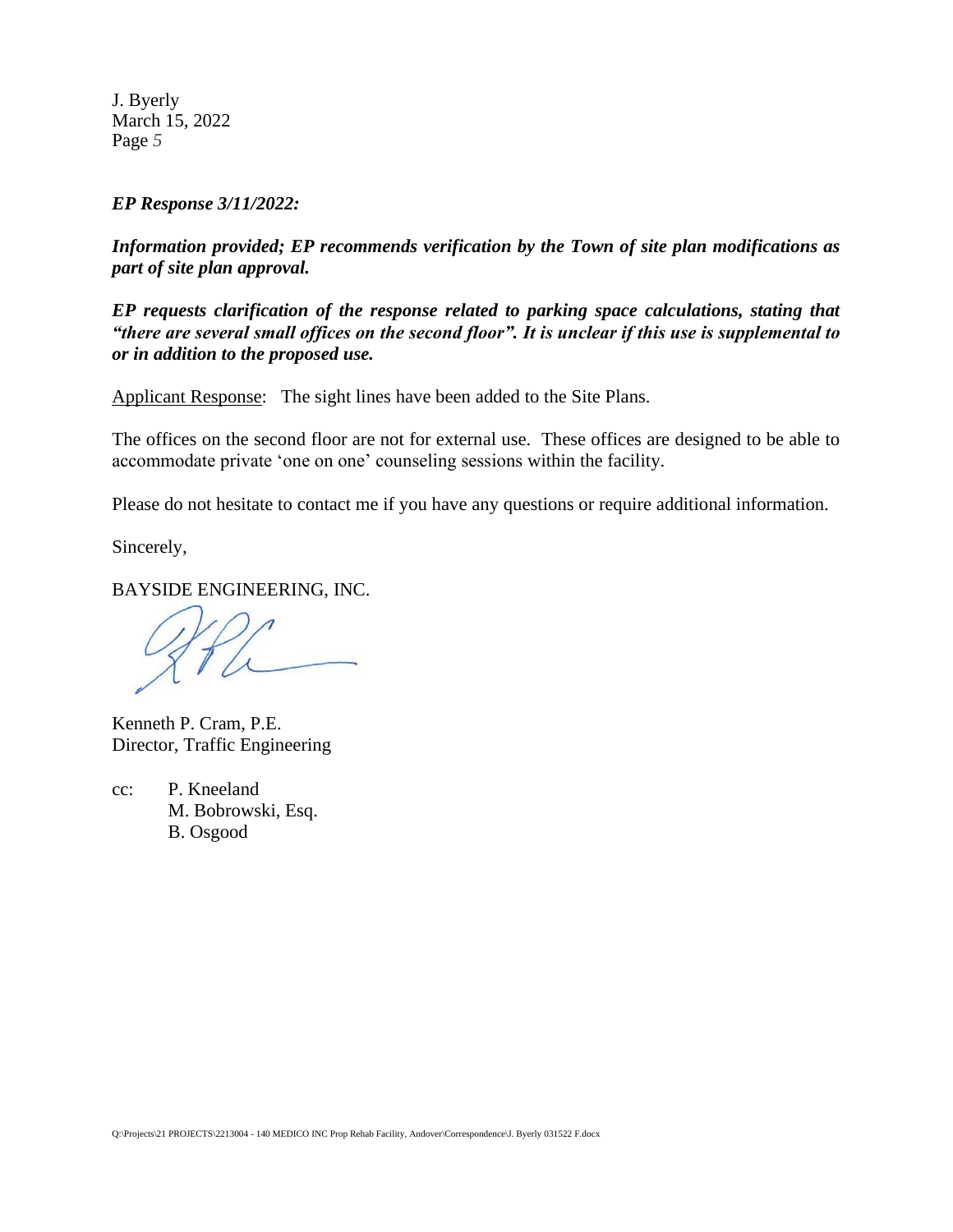# **Appendix**

**Capacity Analysis Worksheets**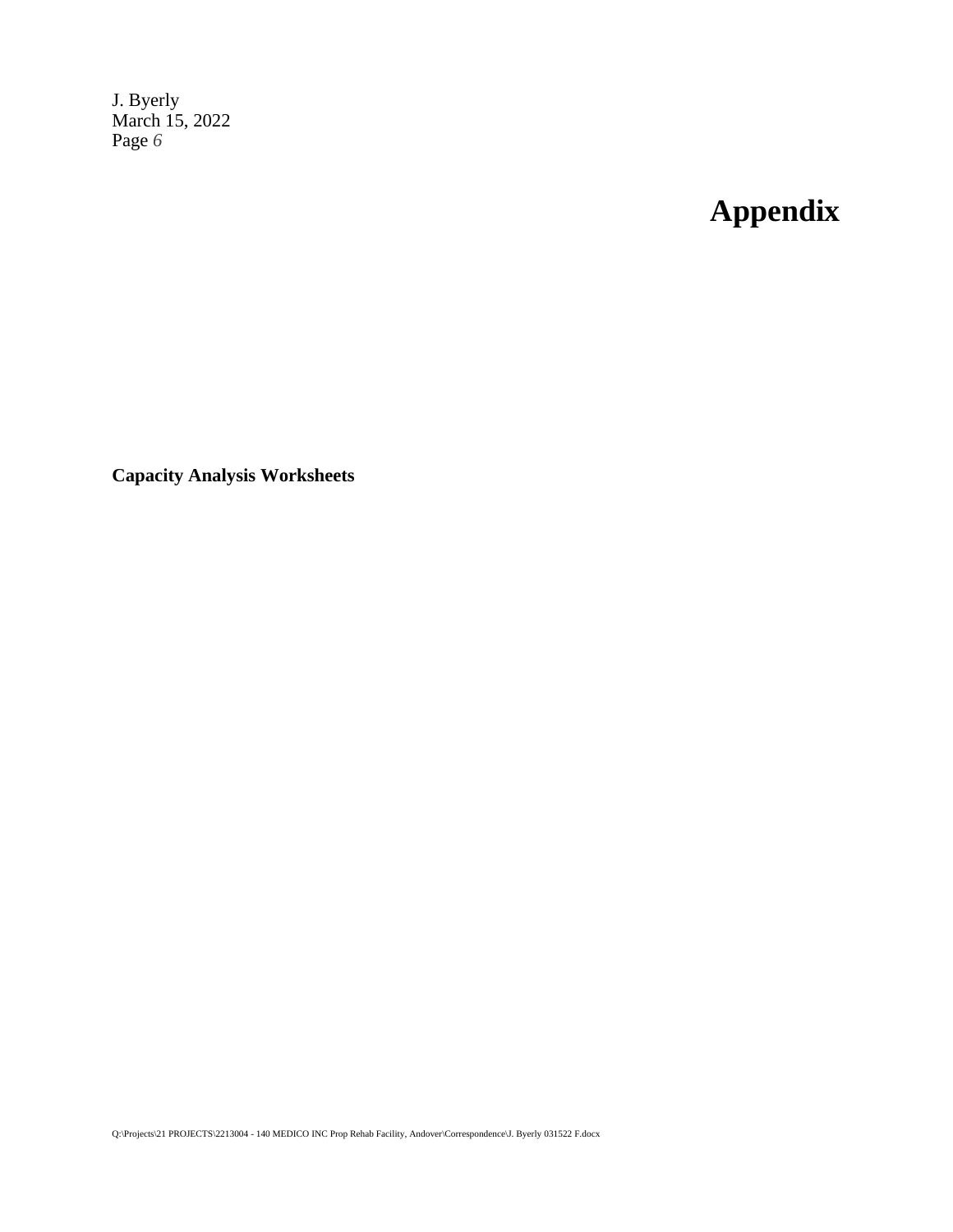**Capacity Analysis Worksheets**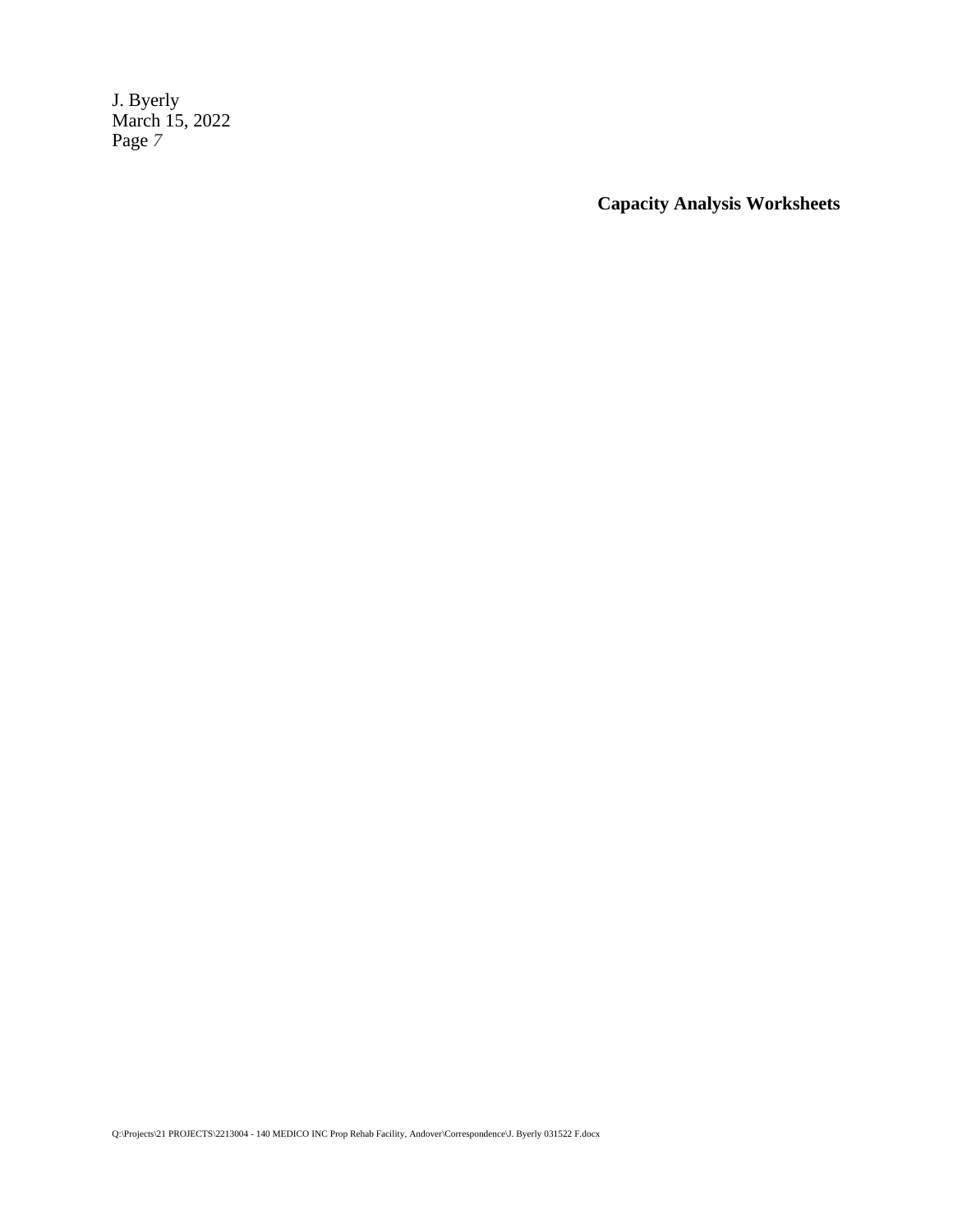## 3: High Street & Haverhill Street 2028 Build AM Peak Hour **Queues** Optimal Timing

| Lane Group                  | <b>EBT</b> | <b>WBT</b>   | <b>NBT</b> | <b>SBT</b>   |
|-----------------------------|------------|--------------|------------|--------------|
| Lane Group Flow (vph)       | 658        | 563          | 186        | 277          |
| v/c Ratio                   | 0.75       | 0.65         | 0.43       | 0.58         |
| <b>Control Delay</b>        | 18.4       | 14.9         | 19.3       | 22.7         |
| Queue Delay                 | 0.0        | 0.0          | 0.0        | 0.0          |
| <b>Total Delay</b>          | 18.4       | 14.9         | 19.3       | 22.7         |
| Queue Length 50th (ft)      | 182        | 142          | 48         | 78           |
| Queue Length 95th (ft)      | 306        | 243          | 89         | 125          |
| Internal Link Dist (ft)     | 200        | 1348         | 728        | 277          |
| Turn Bay Length (ft)        |            |              |            |              |
| Base Capacity (vph)         | 878        | 869          | 433        | 478          |
| Starvation Cap Reductn      | 0          | 0            | 0          | 0            |
| Spillback Cap Reductn       | $\Omega$   | $\mathbf{0}$ | $\Omega$   | $\mathbf{0}$ |
| Storage Cap Reductn         | 0          | 0            | 0          | 0            |
| Reduced v/c Ratio           | 0.75       | 0.65         | 0.43       | 0.58         |
| <b>Intersection Summary</b> |            |              |            |              |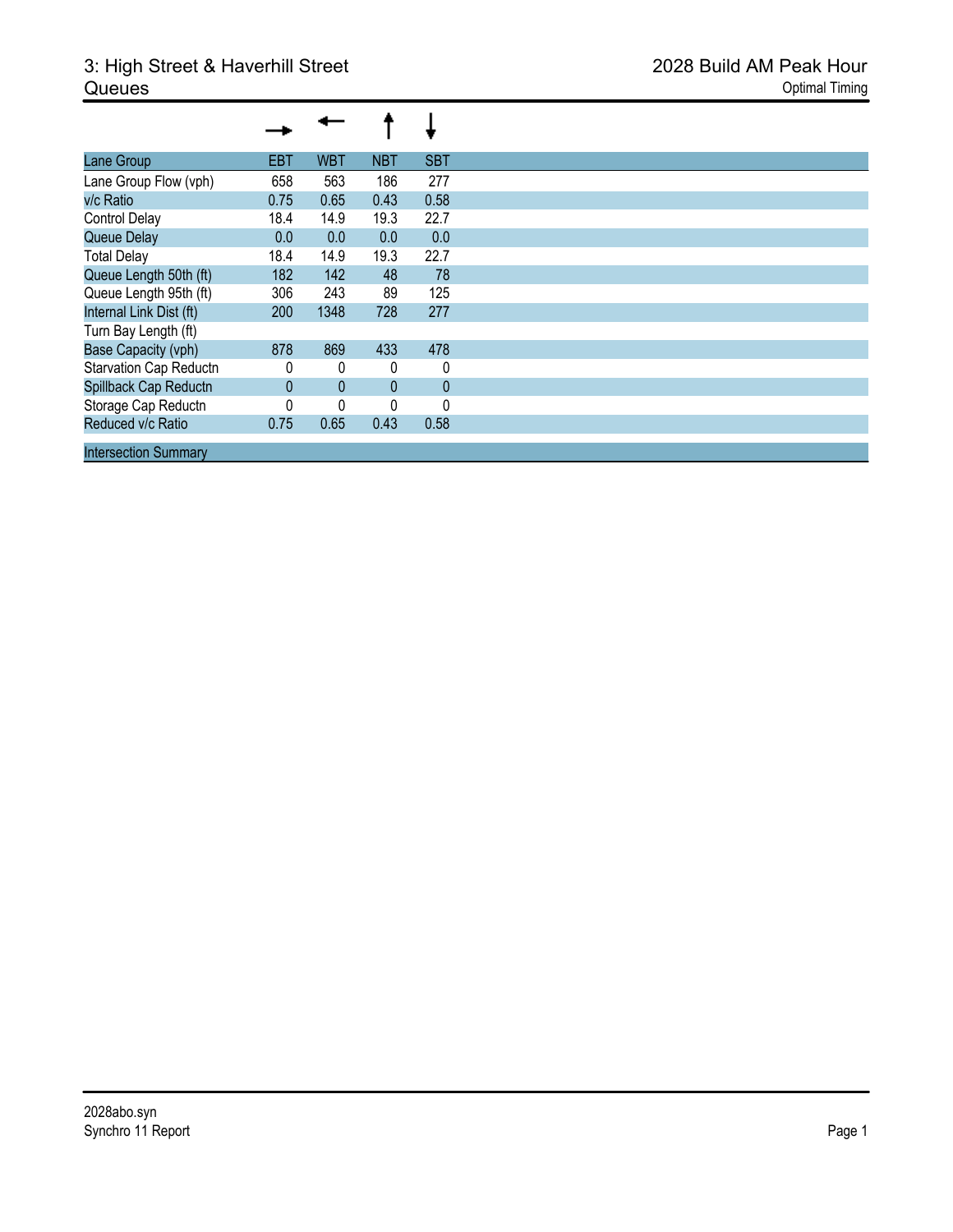| Movement                     | EBL            | EBT                     | <b>EBR</b>  | <b>WBL</b>     | <b>WBT</b>     | <b>WBR</b>   | <b>NBL</b>     | <b>NBT</b>       | <b>NBR</b>   | <b>SBL</b>   | <b>SBT</b>   | <b>SBR</b>     |
|------------------------------|----------------|-------------------------|-------------|----------------|----------------|--------------|----------------|------------------|--------------|--------------|--------------|----------------|
| Lane Configurations          |                | Ф                       |             |                | Ф              |              |                | Ф                |              |              | Ф            |                |
| Traffic Volume (veh/h)       | 70             | 490                     | 25          | 67             | 428            | 29           | 40             | 66               | 47           | 42           | 100          | 79             |
| Future Volume (veh/h)        | 70             | 490                     | 25          | 67             | 428            | 29           | 40             | 66               | 47           | 42           | 100          | 79             |
| Number                       | $\overline{7}$ | $\overline{\mathbf{4}}$ | 14          | $\mathfrak{Z}$ | 8              | 18           | 5              | $\overline{2}$   | 12           | $\mathbf{1}$ | 6            | 16             |
| Initial Q (Qb), veh          | 0              | $\mathbf 0$             | 0           | 0              | 0              | 0            | 0              | 0                | $\mathbf 0$  | 0            | 0            | 0              |
| Ped-Bike Adj(A_pbT)          | 1.00           |                         | 1.00        | 1.00           |                | 1.00         | 1.00           |                  | 1.00         | 1.00         |              | 1.00           |
| Parking Bus, Adj             | 1.00           | 1.00                    | 1.00        | 1.00           | 1.00           | 1.00         | 1.00           | 1.00             | 1.00         | 1.00         | 1.00         | 1.00           |
| Adj Sat Flow, veh/h/ln       | 1900           | 1857                    | 1900        | 1900           | 1869           | 1900         | 1900           | 1822             | 1900         | 1900         | 1868         | 1900           |
| Adj Flow Rate, veh/h         | 79             | 551                     | 28          | 72             | 460            | 31           | 49             | 80               | 57           | 52           | 125          | 99             |
| Adj No. of Lanes             | $\pmb{0}$      | $\mathbf{1}$            | $\pmb{0}$   | $\bf 0$        | $\overline{1}$ | $\pmb{0}$    | $\pmb{0}$      | $\mathbf{1}$     | $\pmb{0}$    | $\pmb{0}$    | $\mathbf{1}$ | $\pmb{0}$      |
| Peak Hour Factor             | 0.89           | 0.89                    | 0.89        | 0.93           | 0.93           | 0.93         | 0.82           | 0.82             | 0.82         | 0.80         | 0.80         | 0.80           |
| Percent Heavy Veh, %         | $\overline{2}$ | $\overline{2}$          | 10          | $\bf 0$        | $\overline{2}$ | $\pmb{0}$    | 3              | $6\phantom{a}$   | 3            | 3            | $\mathbf{1}$ | $\overline{2}$ |
| Cap, veh/h                   | 139            | 807                     | 39          | 140            | 785            | 50           | 152            | 231              | 138          | 123          | 238          | 165            |
| <b>Arrive On Green</b>       | 0.54           | 0.54                    | 0.54        | 0.54           | 0.54           | 0.54         | 0.28           | 0.28             | 0.28         | 0.28         | 0.28         | 0.28           |
| Sat Flow, veh/h              | 143            | 1499                    | 73          | 145            | 1459           | 93           | 296            | 833              | 499          | 205          | 860          | 596            |
| Grp Volume(v), veh/h         | 658            | $\pmb{0}$               | $\mathbf 0$ | 563            | $\mathbf{0}$   | $\mathbf{0}$ | 186            | $\pmb{0}$        | $\mathbf{0}$ | 276          | 0            | $\mathbf{0}$   |
| Grp Sat Flow(s), veh/h/ln    | 1715           | $\mathbf 0$             | 0           | 1697           | 0              | $\mathbf 0$  | 1628           | 0                | $\mathbf 0$  | 1661         | 0            | 0              |
| Q Serve(g_s), s              | 3.9            | 0.0                     | 0.0         | 0.0            | 0.0            | 0.0          | 0.0            | 0.0              | 0.0          | 3.2          | 0.0          | 0.0            |
| Cycle Q Clear(g_c), s        | 17.3           | 0.0                     | 0.0         | 13.4           | 0.0            | 0.0          | 5.7            | 0.0              | 0.0          | 9.1          | 0.0          | 0.0            |
| Prop In Lane                 | 0.12           |                         | 0.04        | 0.13           |                | 0.06         | 0.26           |                  | 0.31         | 0.19         |              | 0.36           |
| Lane Grp Cap(c), veh/h       | 985            | 0                       | 0           | 976            | 0              | $\mathbf 0$  | 521            | 0                | 0            | 526          | 0            | 0              |
| V/C Ratio(X)                 | 0.67           | 0.00                    | 0.00        | 0.58           | 0.00           | 0.00         | 0.36           | 0.00             | 0.00         | 0.52         | 0.00         | 0.00           |
| Avail Cap(c_a), veh/h        | 985            | $\mathbf 0$             | 0           | 976            | 0              | $\mathbf 0$  | 521            | 0                | 0            | 526          | 0            | 0              |
| <b>HCM Platoon Ratio</b>     | 1.00           | 1.00                    | 1.00        | 1.00           | 1.00           | 1.00         | 1.00           | 1.00             | 1.00         | 1.00         | 1.00         | 1.00           |
| Upstream Filter(I)           | 1.00           | 0.00                    | 0.00        | 1.00           | 0.00           | 0.00         | 1.00           | 0.00             | 0.00         | 1.00         | 0.00         | 0.00           |
| Uniform Delay (d), s/veh     | 10.8           | 0.0                     | 0.0         | 10.0           | 0.0            | 0.0          | 19.0           | 0.0              | 0.0          | 20.2         | 0.0          | 0.0            |
| Incr Delay (d2), s/veh       | 3.6            | 0.0                     | 0.0         | 2.5            | 0.0            | 0.0          | 1.9            | 0.0              | 0.0          | 3.7          | 0.0          | 0.0            |
| Initial Q Delay(d3), s/veh   | 0.0            | 0.0                     | 0.0         | 0.0            | 0.0            | 0.0          | 0.0            | 0.0              | 0.0          | 0.0          | 0.0          | 0.0            |
| %ile BackOfQ(50%), veh/ln    | 9.4            | 0.0                     | 0.0         | 7.4            | 0.0            | 0.0          | 3.0            | 0.0              | 0.0          | 4.8          | 0.0          | 0.0            |
| LnGrp Delay(d), s/veh        | 14.4           | 0.0                     | 0.0         | 12.4           | 0.0            | 0.0          | 20.9           | 0.0              | 0.0          | 23.9         | 0.0          | 0.0            |
| LnGrp LOS                    | B              |                         |             | B              |                |              | $\mathsf C$    |                  |              | C            |              |                |
| Approach Vol, veh/h          |                | 658                     |             |                | 563            |              |                | 186              |              |              | 276          |                |
| Approach Delay, s/veh        |                | 14.4                    |             |                | 12.4           |              |                | 20.9             |              |              | 23.9         |                |
| Approach LOS                 |                | B                       |             |                | B              |              |                | C                |              |              | $\mathsf C$  |                |
| <b>Timer</b>                 |                | $\overline{2}$          | 3           | 4              | $5\phantom{.}$ | 6            | $\overline{7}$ | $\boldsymbol{8}$ |              |              |              |                |
| <b>Assigned Phs</b>          |                | $\overline{2}$          |             | $\overline{4}$ |                | 6            |                | 8                |              |              |              |                |
| Phs Duration (G+Y+Rc), s     |                | 24.0                    |             | 41.0           |                | 24.0         |                | 41.0             |              |              |              |                |
| Change Period (Y+Rc), s      |                | 6.0                     |             | 6.0            |                | 6.0          |                | 6.0              |              |              |              |                |
| Max Green Setting (Gmax), s  |                | 18.0                    |             | 35.0           |                | 18.0         |                | 35.0             |              |              |              |                |
| Max Q Clear Time (g_c+l1), s |                | 7.7                     |             | 19.3           |                | 11.1         |                | 15.4             |              |              |              |                |
| Green Ext Time (p_c), s      |                | 0.7                     |             | 4.2            |                | 0.9          |                | 3.8              |              |              |              |                |
| <b>Intersection Summary</b>  |                |                         |             |                |                |              |                |                  |              |              |              |                |
| HCM 2010 Ctrl Delay          |                |                         | 16.0        |                |                |              |                |                  |              |              |              |                |
| <b>HCM 2010 LOS</b>          |                |                         | $\sf B$     |                |                |              |                |                  |              |              |              |                |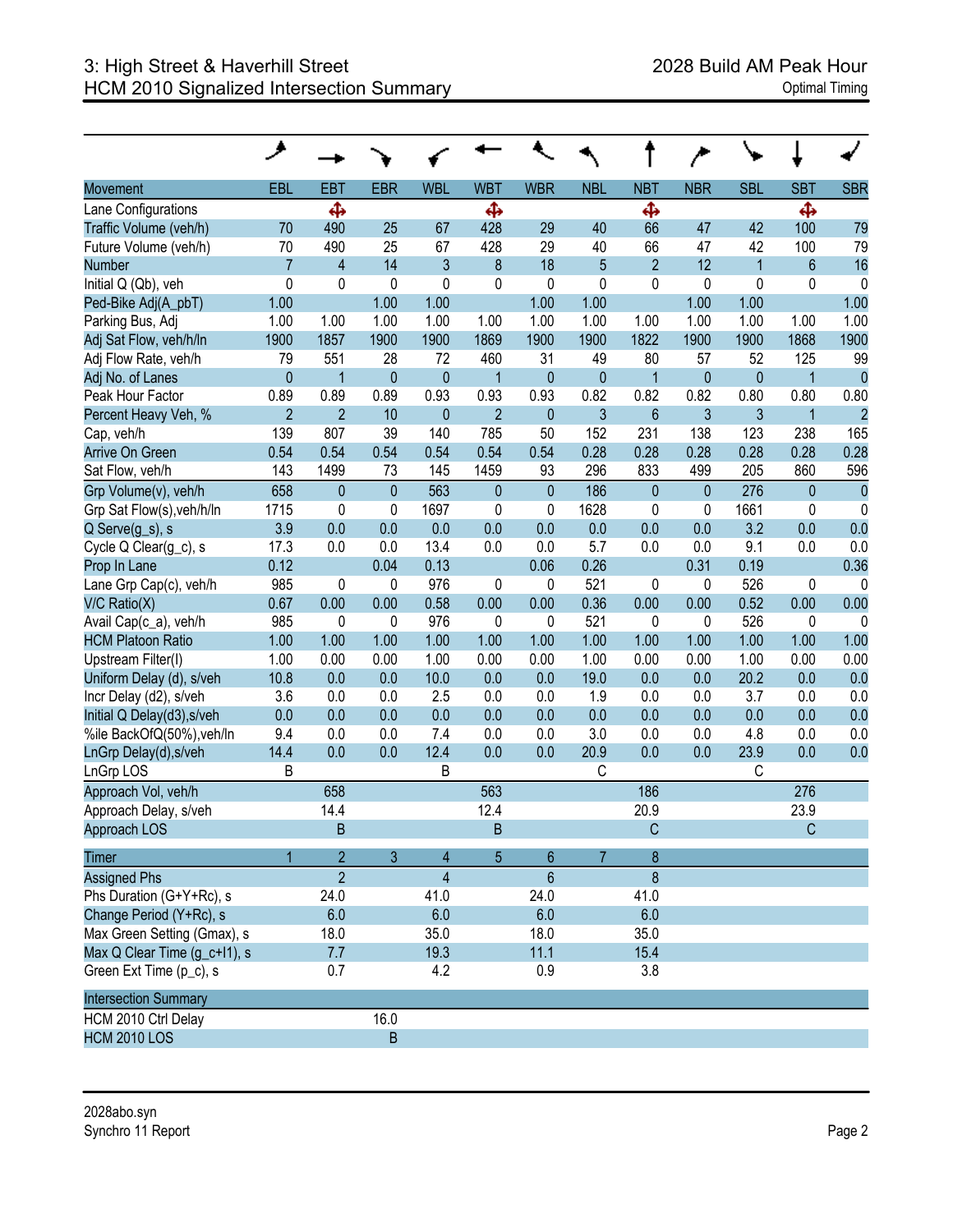| Lane Group                  | EBT          | <b>WBT</b>   | <b>NBT</b>   | <b>SBT</b> |
|-----------------------------|--------------|--------------|--------------|------------|
| Lane Group Flow (vph)       | 764          | 673          | 311          | 361        |
| v/c Ratio                   | 0.93         | 0.70         | 0.69         | 0.90       |
| <b>Control Delay</b>        | 36.1         | 16.2         | 34.0         | 54.3       |
| Queue Delay                 | 0.0          | 0.0          | 0.0          | 0.0        |
| <b>Total Delay</b>          | 36.1         | 16.2         | 34.0         | 54.3       |
| Queue Length 50th (ft)      | 316          | 210          | 131          | 159        |
| Queue Length 95th (ft)      | #586         | 308          | #221         | #277       |
| Internal Link Dist (ft)     | 200          | 1348         | 728          | 277        |
| Turn Bay Length (ft)        |              |              |              |            |
| <b>Base Capacity (vph)</b>  | 819          | 963          | 453          | 400        |
| Starvation Cap Reductn      | 0            | 0            | 0            | 0          |
| Spillback Cap Reductn       | $\mathbf{0}$ | $\mathbf{0}$ | $\mathbf{0}$ | $\bf 0$    |
| Storage Cap Reductn         | 0            | 0            | 0            | 0          |
| Reduced v/c Ratio           | 0.93         | 0.70         | 0.69         | 0.90       |
| <b>Intersection Summary</b> |              |              |              |            |

# 95th percentile volume exceeds capacity, queue may be longer.

Queue shown is maximum after two cycles.